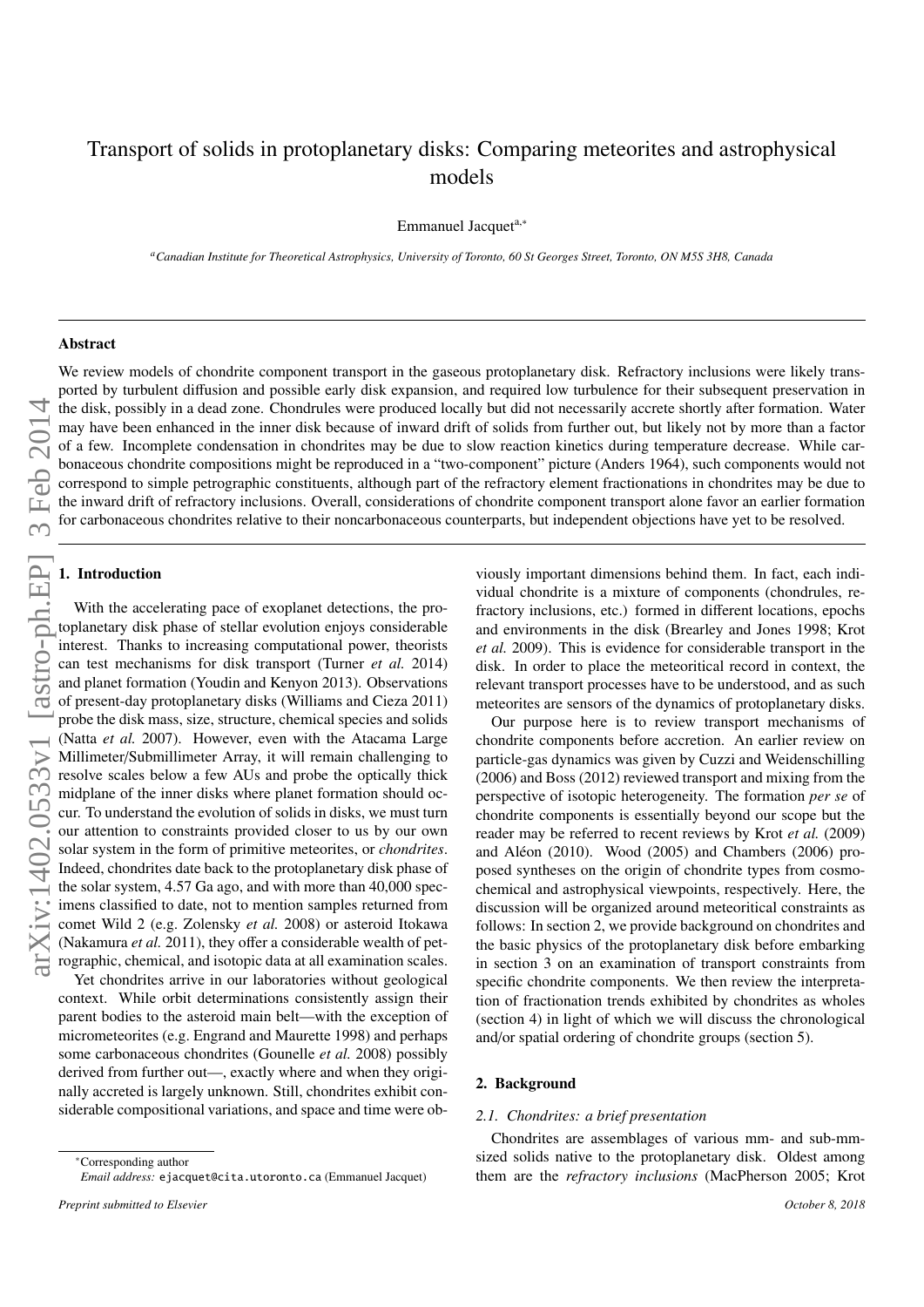*et al.* 2004), further divided in calcium-aluminum-rich inclusions (CAI) and (less refractory) amoeboid olivine aggregates (AOA), which presumably originated by high-temperature gassolid condensation, 4568 Ma ago (Bouvier and Wadhwa 2010; Connelly *et al.* 2012; Kita *et al.* 2013), although many have since experienced melting. More abundant than those are *chondrules*, silicate spheroids 1-4 Ma younger than refractory inclusions (Kita and Ushikubo 2012; Connelly *et al.* 2012), likely formed by melting of isotopically and chemically diverse precursor material. The nature of the melting events remains however elusive, with "nebular" (e.g. shock waves) and "planetary" (e.g. collisions) environments still being considered (Boss 1996; Desch *et al.* 2012). *Metal* and *sulfide* grains also occur, either inside or outside chondrules (Campbell *et al.* 2005). All these components are set in a fine-grained *matrix*, a complex mixture of presolar grains, nebular condensates and/or smoke condensed during chondrule-forming events (Brearley 1996).

While all chondrites roughly exhibit solar abundances for nonvolatile elements (Palme and Jones 2005), with CI chondrites providing the best match, they are petrographically, chemically and isotopically diverse, and 14 discrete *chemical groups*, each believed to represent a distinct parent body (or a family of similar ones), have hitherto been recognized. To first order, one may partition these groups in two *super-clans* (Kallemeyn *et al.* 1996; Warren 2011), namely the *carbonaceous chondrites* (with the CI, CM, CO, CV, CK, CR, CB, CH groups), and the *non-carbonaceous chondrites*, which comprise the enstatite (EH, EL), ordinary (H, L, LL) and Rumuruti (R) chondrites. Carbonaceous chondrites are more "primitive" in the sense that they have a higher abundance of refractory inclusions and matrix, a solar Mg/Si ratio, and an <sup>16</sup>O-rich oxygen isotopic composition closer to that of the Sun (McKeegan *et al.* 2011). Non-carbonaceous chondrites, though poorer in refractory elements, are more depleted in volatile elements, have subsolar Mg/Si ratios and a more terrestrial isotopic composition for many elements (e.g. Trinquier *et al.* 2009). What these differences mean and how some may relate to the transport of chondrite components is one of the main focuses of this review.

#### *2.2. Dynamics of the early solar system*

The exact structure of our protoplanetary disk remains very conjectural. If we mentally add gas to a smoothed version of the current planetary system to restore solar abundances, we obtain a density profile known as the "Minimum Mass Solar Nebula" (MMSN; Hayashi (1981)) with an integrated mass ∼0.01 M  $(1 M<sub>o</sub> \equiv 1)$  solar mass). While this agrees with disk masses estimated for most T Tauri stars (Williams and Cieza 2011), it may be one order of magnitude below the original disk mass at the cessation of infall from the parent molecular cloud (e.g. Yang and Ciesla 2012). The MMSN, though a useful reference, ignores the extensive redistribution and losses of gas and solids occurring in disks which funnel gas onto the central stars at observed rates of  $10^{-8\pm1}$  M<sub>o</sub>/a (Williams and Cieza 2011).

What drives the evolution of gas disks? Since the molecular viscosity is far too small to account for the ∼1-10 Ma lifetime of protoplanetary disks (Williams and Cieza 2011), disk theorists generally rely on turbulence which, in a *rough, large-scale* sense, may mimic the effects of an enhanced viscosity

$$
v = \alpha \frac{c_s^2}{\Omega},\tag{1}
$$

with  $c_s$  the (isothermal) sound speed,  $\Omega$  the Keplerian angular velocity and  $\alpha$  the dimensionless "turbulence parameter" (see e.g. Balbus and Papaloizou (1999)), for which values around 10−<sup>2</sup> are inferred from observations (Armitage 2011). The exact source of this turbulence is still contentious. As yet, the leading candidates are *gravitational instabilities* (Durisen *et al.* 2007) and the *magneto-rotational instability* (MRI; Balbus and Hawley (1998)). While the former would be important in the earliest epochs where the disk is massive enough, the latter essentially only requires the gas ionization fraction to be above a small threshold, and may operate at all times. However, this threshold may not be attained over a considerable range of heliocentric distances, yielding a *dead zone* of low turbulence, unless other instabilities are at work (see Turner *et al.* (2014)). Eventually, after the disk mass has significantly dropped, photoevaporation due to the central star (and/or close neighbours) should completely clear the gas (Armitage 2011).

Except in late stages of the disk where photophoresis may become important (Wurm and Krauss 2006), the dynamics of small solids are primarily dictated by *gas drag*. The stopping time, for a spherical particle of radius *a* smaller than the molecular mean free path, is (Weidenschilling 1977):

$$
\tau = \sqrt{\frac{\pi}{8}} \frac{\rho_s a}{\rho c_s},\tag{2}
$$

with  $\rho_s$  and  $\rho$  the solid and gas densities, respectively. For in-<br>stance, at 3 AU in a MMSN, a 0.3 mm radius chondrule has stance, at 3 AU in a MMSN, a 0.3 mm radius chondrule has  $\tau = 2$  h at the midplane, much shorter than the orbital period. Hence, to zeroth order, chondrite components should follow the gas, but they cannot have *exactly* the same velocity because they do not "feel" the pressure gradient acceleration experienced by it. There is thus a systematic drift velocity of the solids relative to the gas in the direction of larger pressures, that is, toward both the midplane and the Sun. The radial drift is given by:

$$
v_{\text{drift,R}} = \frac{\tau}{\rho} \frac{\partial P}{\partial R} = 0.004 \text{ m/s} \frac{\partial \ln P}{\partial \ln R} \left( \frac{\rho_s a}{1 \text{ kg/m}^2} \right) \left( \frac{10^{-6} \text{ kg/m}^3}{\rho} \right) \left( \frac{1 \text{ AU}}{300 \text{ K}} \right)^{1/2} (3)
$$

with *P* and *T* the gas pressure and temperature and *R* the heliocentric distance. While this drift is generally smaller than the turbulent velocity fluctuations of the gas ( $\sim \sqrt{\alpha} c_s$ ), it may become important in the long run as these average out. A meabecome important in the long run as these average out. A measure of this importance is the "gas-grain decoupling parameter" (Cuzzi *et al.* 1996; Jacquet *et al.* 2012):

$$
S = \frac{\Omega \tau}{\alpha} \tag{4}
$$
  
= 0.1  $\left(\frac{\rho_s a}{1 \text{ kg/m}^2}\right) \left(\frac{10^{-8} \text{ M}_{\odot}/\text{a}}{\dot{M}}\right) \left(\frac{R}{1 \text{ AU}}\right)^{3/2} \left(\frac{T}{300 \text{ K}}\right),$ 

where the last equality is for a steady disk of mass accretion rate *M*. For  $S \ll 1$ , the particles are tightly coupled to the gas, while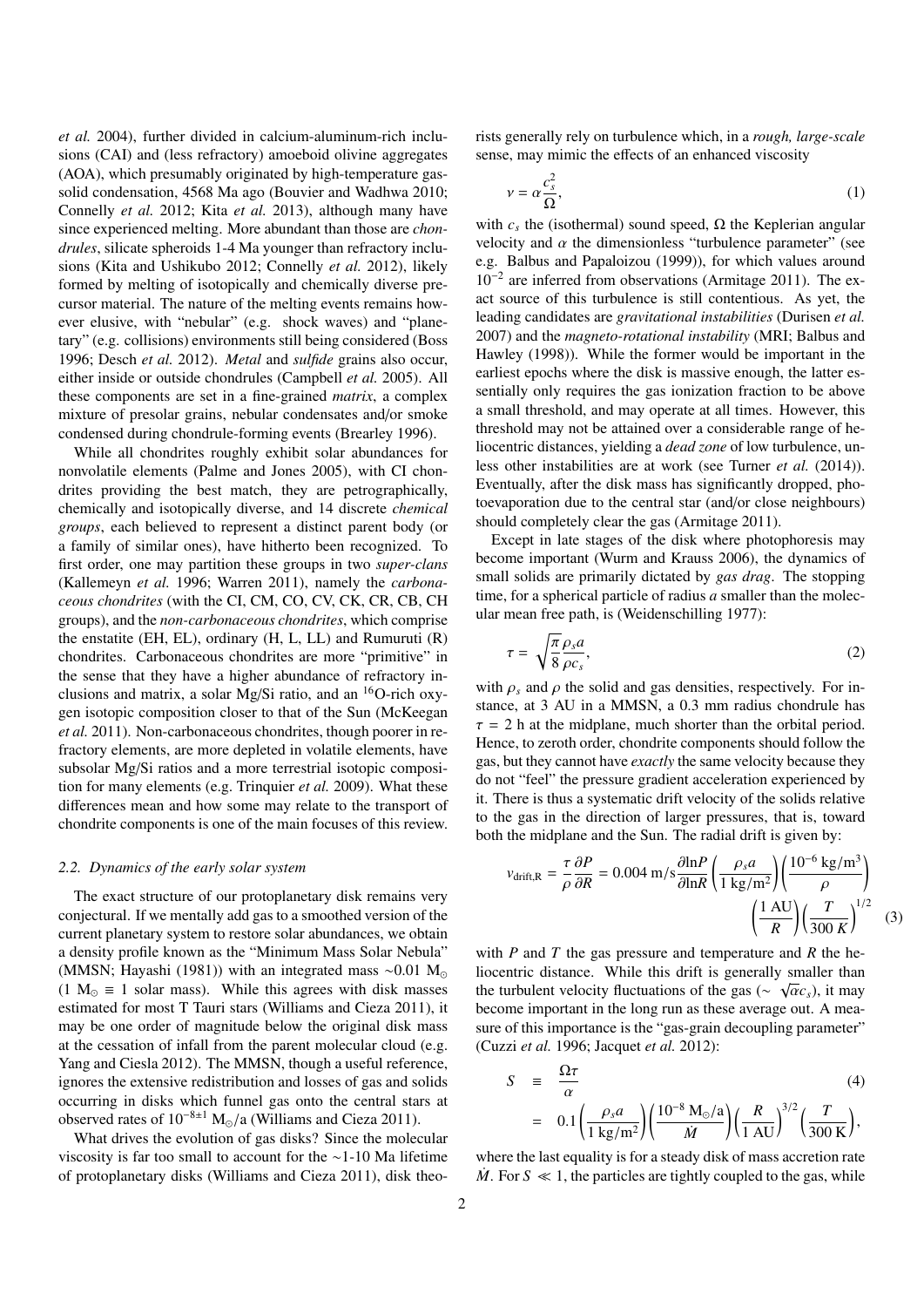

Figure 1: Sketch of dynamics in the early solar system, with refractory inclusions (pink), rocky solids (green) which may be thought of as chondrules or chondrule precursors, and water (cyan). Turbulent motions of the gas are indicated (with the understanding that their average incur a net flow toward the Sun). Beyond the  $S = 1$  line (which depends on the particle size), solids decouple from the gas, settling to the midplane and drifting toward the Sun faster than the gas. Lines corresponding to CAI (for the early stages) and water condensation are shown as well, with an indication of their secular inward displacement as the disk evolves.

for  $S \geq 1$ , they settle to the midplane (with a concentration factor  $\sim \sqrt{S}$ ) and drift radially sunward faster than the gas.

Over time, grains collide and coagulate, as evidenced by detection, in protoplanetary disks, of mm-sized solids (Natta *et al.* 2007), much larger than typical interstellar grains ( $\sim 0.1 \mu$ m). Growth to meter size is frustrated by bouncing/fragmentation at high collision speeds and by increased radial drift which would remove them from the disk within centuries (Weidenschilling 1977; Brauer *et al.* 2007; Birnstiel *et al.* 2010). Settling to the midplane might help self-gravity of the solids to intervene but is limited by gas turbulence, so that other mechanisms such as turbulent concentration or streaming instabilities may have to bridge the gap (Cuzzi and Weidenschilling 2006; Youdin and Kenyon 2013). Here, we will mostly restrict attention to submm/cm-sized bodies since chondrite composition was established at the agglomeration of such components.

#### 3. Transport of chondrite components

With these fundamentals in mind, we now turn to constraints provided by specific chondrite components, and the astrophysical processes which may satisfy them.

# *3.1. Refractory inclusions*

The oldest solids of the solar system, the refractory inclusions, are estimated to have formed at ∼1400-1800 K (Grossman 2010). Such high temperatures, presumably due to smallscale dissipation of turbulence, did not obtain at heliocentric distances > 1 AU for more than a few  $10^5$  years after disk formation (e.g. Yang and Ciesla 2012). This is consistent with the old age of CAIs and AOAs; yet to account for their presence in chondrites and even in comets (e.g. Simon *et al.* 2008), outward transport is in order. It would also account for the abundance of crystalline silicates in comets (e.g. Zolensky *et al.* 2008).

Shu *et al.* (1996) proposed that solids processed at *<sup>R</sup>* < <sup>0</sup>.<sup>1</sup> AU were entrained by stellar winds and fell back onto the disk

further out (Hu 2010). Desch *et al.* (2010) however criticized the role of this "X-wind" in processing chondrite components e.g. regarding the very survival of solids (see also Cuzzi *et al.* (2005) on the formation timescales of Wark-Lovering rims) so that one may have to seek transport within the disk itself.

In a turbulent disk, velocity fluctuations may send hightemperature material outward (e.g. Gail 2001; Bockelée-Morvan *et al.* 2002; Cuzzi *et al.* 2003; Boss 2004; Ciesla 2010; Hughes and Armitage 2010). The envisioned random-walk paths may explain complex thermal histories recorded by some refractory inclusions (Ciesla 2011; Boss *et al.* 2012). The efficiency of this turbulent diffusion against the mean inward flows depends sensitively on the Schmidt number  $Sc_R \equiv v/D_R$ , with  $D_R$  the turbulent diffusivity, although many studies have simply equated it to 1.  $Sc_R < 1$  seems required for efficient outward diffusion (Clarke and Pringle 1988; Pavlyuchenkov and Dullemond 2007; Hughes and Armitage 2010). While MRI-driven turbulence would likely not satisfy this requirement (Johansen *et al.* 2006), this is expected from hydrodynamical turbulence (Prinn 1990), but save for a few laboratory experiments, of uncertain relevance to protoplanetary disks (e.g. Launder 1976; Lathrop *et al.* 1992), empirical evidence is largely wanting.

Turbulent diffusion may have been supplemented by *outward* advection flows early in the disk evolution. Indeed, the disk may have been initially compact  $(\leq 10 \text{ AU} \text{ in } \text{radius})$ , and its ensuing expansion would have begun in the condensation region of refractory inclusions (Jacquet *et al.* 2011; Yang and Ciesla 2012). Outward transport would then have been efficient for the earliest generation of CAIs, hence perhaps their narrow *observed* age range (Ciesla 2010; Yang and Ciesla 2012).

Outward flows have been proposed to persist around the disk midplane, even if the vertically integrated flow is inward, and ease the outward transport of inner disk material at later stages (Ciesla 2007; Hughes and Armitage 2010). This so-called meridional circulation arises when turbulence is modeled as a viscosity in a very literal sense (e.g. Takeuchi and Lin 2002). However, while the gross properties of turbulent disks may be obtained with this ansatz, there is no first principle reason that the resulting two-dimensional flow structure should also hold true, and in fact meridional circulation has not been observed in numerical simulations of MRI-driven turbulence by Fromang *et al.* (2011) or Flock *et al.* (2011). At any rate, Jacquet (2013) showed that even if meridional circulation existed, it would not, because of the inward flows in the upper layers, make a significant difference in terms of net radial transport compared to 1D models, given current uncertainties in turbulence parameters.

Not only were refractory inclusions transported in the disk, they were preserved there quite efficiently, for the CAI fraction in some carbonaceous chondrites is comparable to what *in situ* condensation out of a solar gas would have produced (∼6 %; Grossman (2010)). However, the inward gas flows and grain-gas radial drift have long been expected to remove them from the chondrite-forming regions within a few  $10^5$  years especially for the large type B CAIs in CV chondrites—, even though the drift slows down closer to the Sun (Laibe *et al.* 2012). Indeed turbulent diffusion calculations by Cuzzi *et al.* (2003) and Ciesla (2010) underpredicted CAI abundances by 1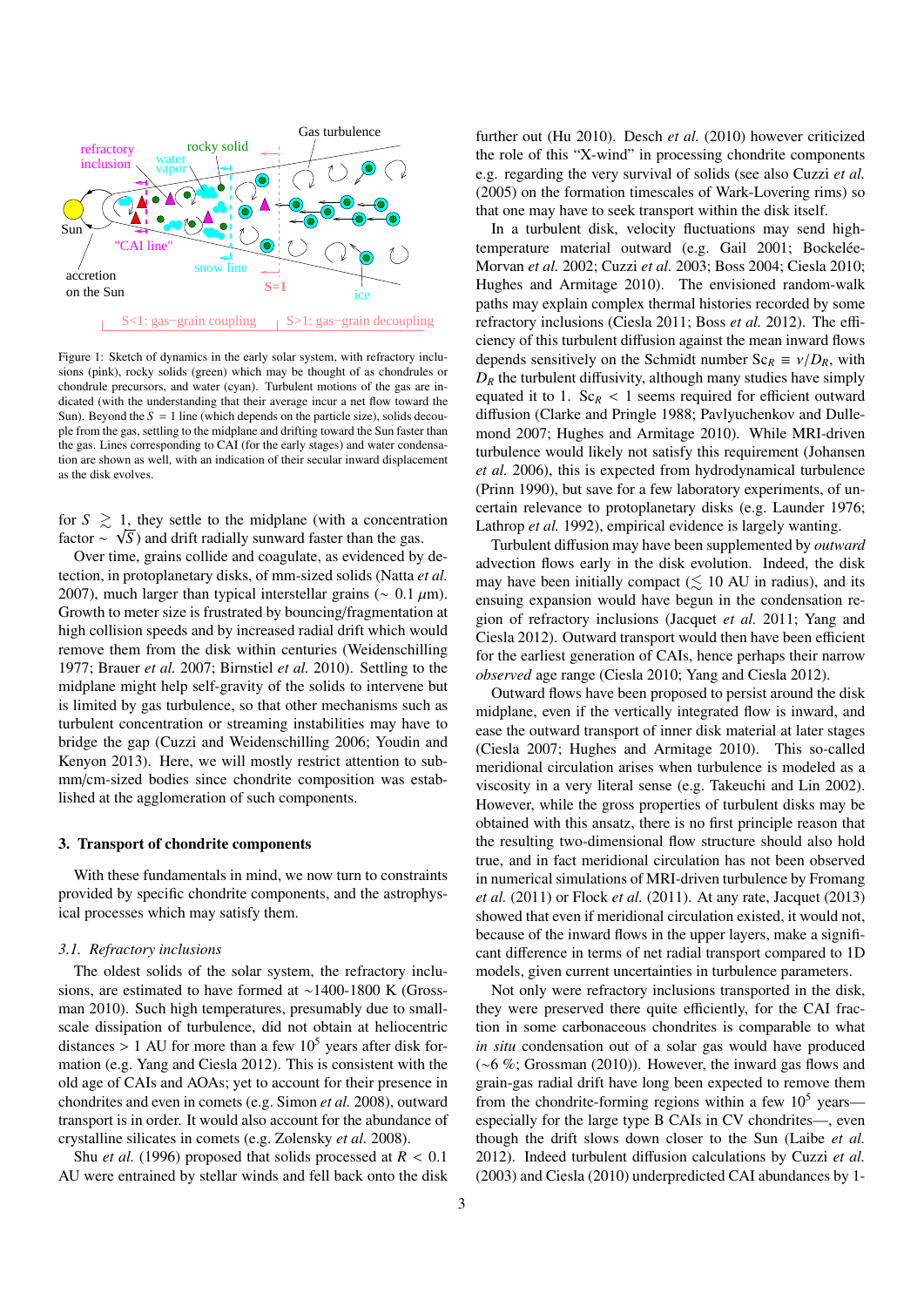2 orders of magnitude—unless the "CAI factory" was enriched in condensible matter, which, if not very carbon-rich, would however yield too oxidizing conditions (Jacquet *et al.* 2011). In simulations starting with compact disks, however, Yang and Ciesla (2012) achieved retention of refractory inclusions for ><sup>2</sup> Ma, presumably because many of them were sent far from the Sun (10-100 AU), their disk remained quite massive  $(\geq 0.1 M_{\odot})$ even after a few Ma, and  $\alpha$  was relatively low (10<sup>-3</sup>; see also<br>equation 8 of Jacquet *et al.* (2011)) In fact, low turbulence equation 8 of Jacquet *et al.* (2011)). In fact, low turbulence levels  $\alpha \lesssim 10^{-4}$  could *alone* account for the preservation of refractory inclusions assuming outward transport was accomrefractory inclusions, assuming outward transport was accomplished somehow before, and low turbulence is exactly what is generically expected from the dead zone picture (Jacquet *et al.* 2011). Indeed, the dead zone, which would have emerged *after* an initially turbulent phase conducive to extensive transport, would slow down gas accretion toward the Sun, and by forcing gas to accumulate there, would also reduce the stopping time and thence the drift of refractory inclusions.

Importantly, efficient diffusion as expected in the early disk would rapidly homogenize any short-lived radionuclide like <sup>26</sup>Al (e.g. Boss *et al.* 2012) and hence validate its use as a chronometer. Same would not hold, however, if such isotopes were injected into the disk after the formation of a dead zone.

# *3.2. Chondrules*

The low turbulence levels invoked above for the preservation of refractory inclusions would as well account for the few-Ma age range of chondrules measured in single meteorites (Kita and Ushikubo 2012; Connelly *et al.* 2012), for chondrules and refractory inclusions have comparable sizes. However, Alexander and Ebel (2012) argued that turbulent mixing would homogenize chondrule populations over chondrite-forming regions within a few  $10^5$  years, at variance with the distinctive chondrule populations of the different chemical groups (Jones 2012). They thus suggested that the Al-Mg ages—although broadly corroborated by Pb-Pb dating—were perturbed (but see Kita and Ushikubo (2012)) and that the data are consistent with chondrule formation immediately preceding chondrite accretion. From an astrophysical standpoint, this may be a premature conclusion, though. The diffusion length after a time *t* is

$$
\sqrt{2D_R t} = 1 \text{AU} \left(\frac{t}{1 \text{ Ma}}\right)^{1/2} \text{Sc}_R^{-1/2} \left(\frac{\alpha}{10^{-4}}\right)^{1/2} \left(\frac{T}{300 \text{ K}}\right)^{1/2} \left(\frac{R}{1 \text{ AU}}\right)
$$

So whether this exceeds the separation between different chondrule-forming regions depends, among other things, on the exact values of  $\alpha$  and on where the chondrule- and chondriteforming regions actually were in the disk. These locales may have been quite distinct from the present-day position of chondrite parent bodies, in the asteroid main belt, especially if their orbits were significantly reshuffled e.g. during a "Grand Tack" (Walsh *et al.* 2011). Moreover, this calculation ignores the barrier that gas drag-induced drift may have posed to outward mixing (if  $S > 1$ ). In fact, if mixing had been as efficient as to homogenize the chondrite-forming region in  $\leq 1$  Ma timescales, bulk chemical fractionations observed across chondrite groups would be difficult to understand (see section 4).

Another constraint that chondrule transport must satisfy is *chondrule-matrix complementarity* (Huss *et al.* 2005). This is the observation, for carbonaceous chondrites, that while the bulk rocks have solar Mg/Si ratios (or other interelement ratios, see Hezel and Palme (2010)), this does not hold for chondrules or matrix taken individually. Complementarity, if confirmed (but see Zanda *et al.* (2012)), requires that chondrules and matrix be genetically related (unlike, e.g., a X-wind scenario), but also that chondrules and dust from a given chondrule-forming region did not drift apart until accretion. While a particular chondrule and a particular dust grain would quickly separate barring immediate accretion, this would not be true of the populations of chondrules and dust grains *as wholes* which would remain spatially indistinguishable for some time due to turbulence. In fact, in the regime  $S < 1$  (for chondrules), Jacquet *et al.* (2012) showed that this overlap would continue over their whole drift timescale, so that accretion at any time would yield complementarity. Complementarity would not be compromised by mixing between products of several chondruleforming events provided transport from each of these sources was likewise unbiased as to the chondrule/dust ratio (Cuzzi *et al.* 2005; Jacquet *et al.* 2012). Chondrule transport in the disk is thus still compatible with observations, although a link between *chondrule* and *chondrite* formation cannot be ruled out.

## *3.3. Metal and sulfide grains*

 $\frac{R}{1 \text{ AU}}$  (squise of differential radial and/or vertical drift, or turbulent con-<br> $\frac{R}{1 \text{ AU}}$  (centration. Indeed, in both ordinary (Kuebler *et al.* 1999; Net-Chondrites, and especially non-carbonaceous ones—plus the very metal-rich CHs and CBs, although their genesis likely was very anomalous (e.g. Krot *et al.* 2005)—, have undergone metal/silicate fractionation prior to accretion (Larimer and Wasson 1988b; Wood 2005). While early workers invoked some separation of metal grains directly condensed from the hot solar nebula, e.g. because of ferromagnetically enhanced coagulation (Harris and Tozer (1967); see also a review by Kerridge (1977)), there is little evidence of *isolated* pristine nebular metal condensates in meteorites, although such grains are found *enclosed* in refractory inclusions (Weisberg *et al.* 2004; Schwander *et al.* 2013). Actually, chondrite metal grains mostly seem to be byproducts of chondrule-forming events (Campbell *et al.* 2005). Metal/silicate fractionation may have arisen locally by aerodynamic sorting (e.g. Zanda *et al.* 2006), e.g. because of differential radial and/or vertical drift, or turbulent contles and McSween 2006) and enstatite (Schneider *et al.* 1998) chondrites, metal and sulfide grains have a somewhat lower  $\rho_s a$  than chondrules on average, but are closest to aerodynamic equivalence with them for their most Fe-rich varieties (H and EH, respectively) which have the smaller chondrules. Therefore, metal/sulfide grains and small chondrules could have been segregated together. Alternatively, metal/silicate fractionation might reflect varying contributions of debris of differentiated planetesimals predating chondrule formation (e.g. Sanders and Scott (2012); but see Fischer-Gödde et al. (2010)).

#### *3.4. Matrix grains*

The grains of chondritic matrices are typically sub- $\mu$ m-sized (Pontoppidan and Brearley 2010), likely too small to show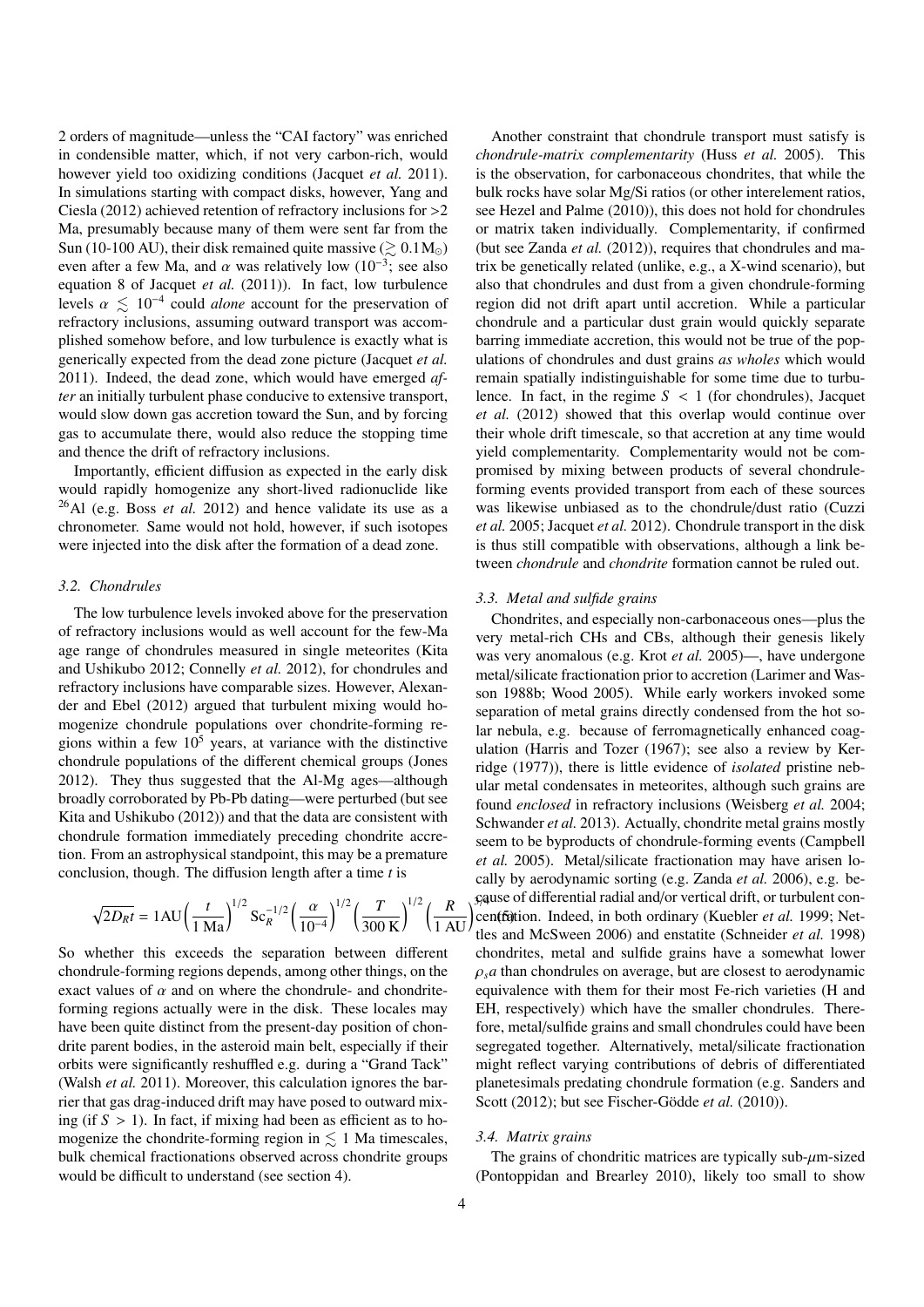any decoupling relative to the nebular gas prior to agglomeration as fluffy aggregates or fine-grained rims around chondrules (e.g. Metzler and Bischoff 1996). For  $\alpha = 10^{-3}$ , surface densities below 1 kg/m<sup>2</sup> (2 orders of magnitude lower than the sities below 1 kg/m<sup>2</sup> (2 orders of magnitude lower than the MMSN at 30 AU) would be required to see any effect on radial drift (i.e.  $S \geq 1$ ). It is then surprising that silicate and sulfide grains in chondritic porous interplanetary dust particles are aerodynamically equivalent (Wozniakiewicz *et al.* 2012); if non-coincidental, it could indicate very low densities in the outer disk when these (likely comet-derived) objects formed.

While no differential drift of dust grains is expected anyway in the inner disk, presolar grains show some variations across chondrite groups, e.g. the proportions of type X SiC grains (Zinner 2003) or the carriers of  $54$ Cr anomalies (e.g. Trinquier *et al.* 2009). These may be due to non uniform injection or thermal processing of these grains (Trinquier *et al.* 2009) and their persistence (at a few tenths of the anomalies of refractory inclusions) suggest limited turbulence levels, as similarly inferred above for refractory inclusions and chondrules. As the high-temperature events which produced the latter would have destroyed presolar grains, their very survival indicates that these events were localized, allowing subsequent mixing between processed and unprocessed matter.

# *3.5. Water*

Water makes up about half of condensable matter in a solar mix (Lodders 2003). While chondrites that survive atmospheric entry are mostly dry, hydrated silicates, mostly found in carbonaceous chondrites, testify to aqueous alteration on their parent body (Brearley 2003). Also, water may have been partly responsible for the high oxygen fugacities recorded by many chondrules (e.g. Schrader *et al.* 2013), which require 10-1000 fold enhancements over solar abundances. Water was likely <sup>16</sup>O-poor (Sakamoto *et al.* 2007), and possibly responsible for the variations of the oxygen isotopic composition of the inner solar system, from  $^{16}O$ -rich signatures of CAIs to  $^{16}O$ -poor, "planetary" ones (but see Krot *et al.* (2010); see also Yurimoto *et al.* (2008) for an overview of oxygen isotopic data).

In protoplanetary disks, water condenses as ice beyond the "snow line" (∼170 K). Ice and intermingled silicates would drift inward and enrich the inner disk inside the snow line (Stepinski and Valageas 1997; Cuzzi and Zahnle 2004). In the popular CO self-shielding scenario, whether in the parental molecular cloud (Yurimoto and Kuramoto 2004) or in the disk (Lyons *et al.*  $2009$ ), as  $16$ O-poor water may be most efficiently produced and/or preserved at large heliocentric distances, this would account for its addition to inner solar system material, although detailed calculations of O isotopic evolution in disks have yet to be published (it remains in particular to be seen whether the existence of *both* <sup>16</sup>O-rich and -poor reservoirs already during CAI formation as recorded by some reversely zoned melilite grains (Park *et al.* 2012) can be reproduced). Because of the finite supply of water in the outer disk (and/or the "bouncing barrier" to grain growth which would limit drift), the enrichment would be limited to a factor of a few (Ciesla and Cuzzi 2006; Hughes and Armitage 2012), insufficient to account for FeO contents in chondrules. Settling to the midplane might further

enhance the (dust  $\pm$  ice)/gas ratio to the desired levels, depending on the enhancement due to radial drift, but would require very low turbulence (Cuzzi and Weidenschilling 2006). Turbulent concentration is yet another possibility (Cuzzi *et al.* 2001).

For efficient ice accretion beyond the snow line (e.g. Stevenson and Lunine 1988), diffusion may later *deplete* the inner disk in water, perhaps accounting for the (reduced) enstatite chondrites (Pasek *et al.* 2005), although replenishment from further out would limit this to a factor of a few (Ciesla and Cuzzi 2006).

Another important constraint on water is the D/H ratio which, for carbonaceous chondrites appears systematically lower than most comets (Alexander *et al.* 2012). This may require efficient outward diffusion (i.e. low Schmidt number) of Dpoor water from the warm inner disk (Jacquet and Robert (2013); see also Yang *et al.* (2013)), consistent with the requirement of efficient outward transport of high-temperature minerals (Bockelée-Morvan et al. (2002); see section 3.1).

#### 4. Fractionation trends in chondrites

We have investigated above the constraints given by individual petrographic components of chondrites on their transport in the protoplanetary disk. On a more integrated perspective, such redistribution of material may have caused the compositional variations exhibited by the different chemical groups of chondrites. We have already mentioned metal/silicate fractionation (section 3.3); here, we focus on lithophile element fractionations and their possible dynamical interpretations.

With respect to solar abundances, the most striking pattern exhibited by bulk chondrite chemistry (except CIs) is the depletion in volatile elements, increasing with decreasing nominal condensation temperature (Palme *et al.* 1988). How did this *incomplete condensation* come about? Yin (2005) suggested that it was inherited from the interstellar medium, but isotope systems involving elements of different volatilities (e.g. Rb-Sr) yield whole-rock isochrons consistent with the age of the solar system (Palme and Jones 2005), indicating, along with the very existence of undepleted CI chondrites native to the solar system, that the depletion arose in the disk itself. Cassen (1996) reproduced some of the elemental trends by assuming that the chondrite parent bodies started to form while the disk was hot and massive, but this is inconsistent with more recent evidence that chondrites accreted after a few Ma (Ciesla 2008). Timescale considerations also exclude the suggestions by Wasson and Chou (1974) of gas-solid separation by settling, radial drift (both of which require *<sup>S</sup>* > 1 which would obtain late in the disk history (Jacquet *et al.* 2012)), or gas photoevaporation. The last plausible alternative may then be a slowing of reaction kinetics upon decrease of temperature—which are anyway required to explain the preservation of CAIs in the first place (Ciesla 2008). Whether the temperature changes witnessed by individual condensates (over 10-1000 years in simulations by Boss *et al.* (2012) and Taillifet *et al.* (2013)) would be sufficiently rapid to incur such an effect has yet to be investigated.

Whatever process caused incomplete condensation, it did not operate to the same degree in all regions and epochs of the disk, and undoubtedly, there has been mixing by diffusion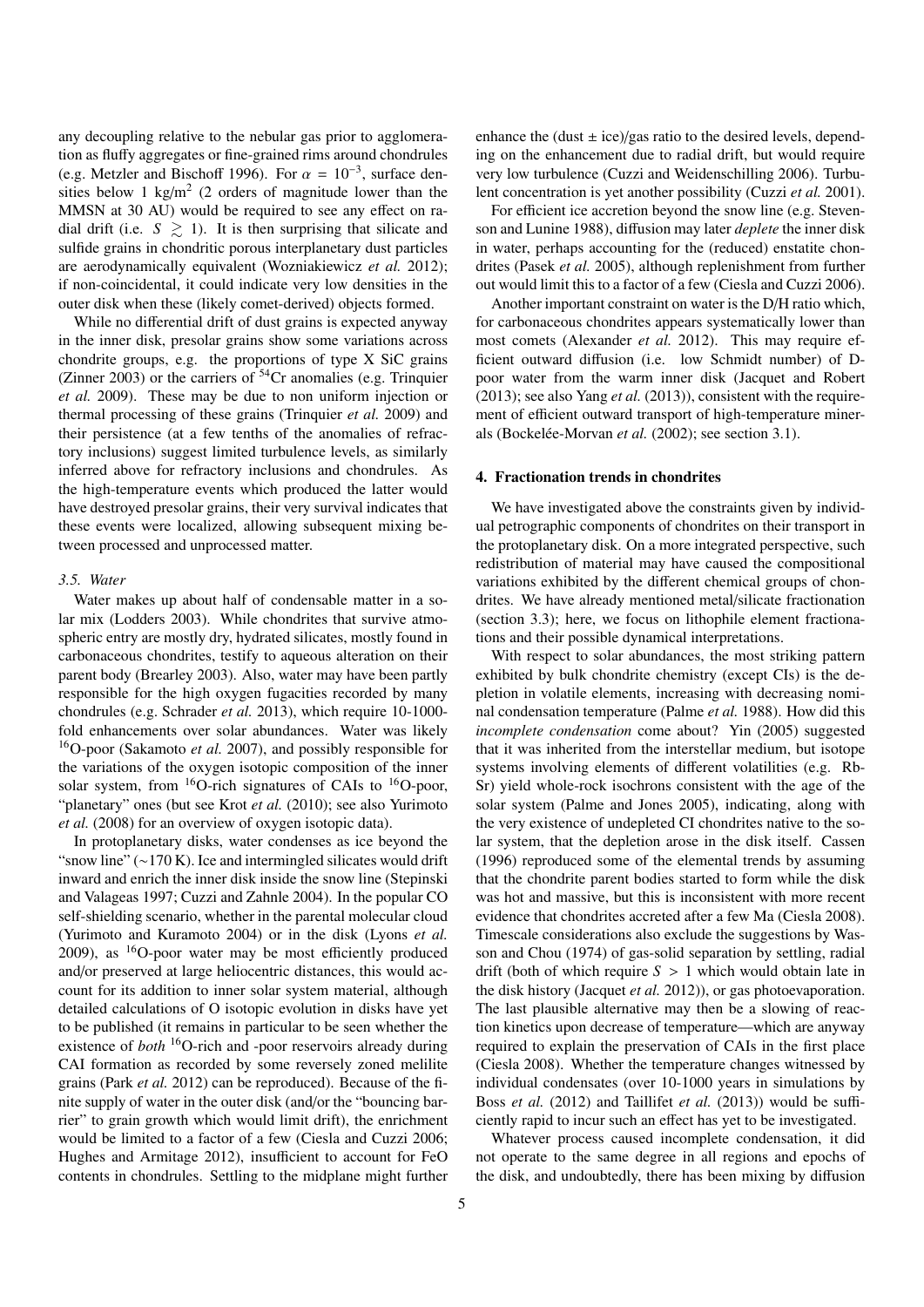and differential drift between these different reservoirs. For example, CM chondrites are enriched in refractory lithophile elements but moderately volatile elements exhibit a plateau at about half the CI chondritic value, suggesting a 50 % admixture of CI-like material to an otherwise smoothly volatiledepleted material (Cassen 1996). Anders (1964) proposed that the composition of chondrites resulted from varying proportions of an unfractionated CI chondritic and a high-temperature component. Zanda *et al.* (2006) recently developed this *twocomponent model* by identifying these components with petrographic constituents such as CAIs, chondrules and matrix, whose proportions would have varied independently accross the different chondrite groups (this may be called the "strong" twocomponent model). It is however questionable whether these petrographic components were dynamically independent from each other, in particular for carbonaceous chondrites. In the regime  $S < 1$ , which would hold for the first few Ma, there would be indeed little decoupling between these. Observational evidence for coherence between chondrite components is provided by (i) matrix-chondrule complementarity (see section 3.2) and (ii) the *subsolar* Al/Si ratios of *CAI-subtracted* carbonaceous chondrites (Hezel *et al.* 2008), contrary to a simple picture of CAI addition to a CI chondritic material, suggesting a genetic link between at least some of the CAIs and their host chondrite (Jacquet *et al.* 2012). Also, the distinctiveness of chondrules in different chondrite groups (Jones 2012) excludes that a single chondrule population was distributed throughout the disk. Thus, while carbonaceous chondrite bulk compositions might conceivably be modeled in a simple two-component picture (Zanda *et al.* 2012), with higher high-temperature fractions presumably representing earlier times and/or shorter heliocentric distances, such chemical components would likely have no straightforward petrographic manifestation.

Non-carbonaceous chondrites, to which we now turn attention, are depleted in refractory lithophile elements relative to CIs, but this trend does not actually simply complement the enrichment exhibited by carbonaceous chondrites, as it is accompanied by a decrease in the Mg/Si ratios (roughly uniformly solar for carbonaceous chondrites; Larimer and Wasson 1988a). Another process must be at play. Larimer and Wasson (1988a) proposed a loss of a refractory olivine-rich material, possibly AOAs (see also Ruzicka *et al.* 2012). This could be accomplished by inward drift to the Sun (in the regime  $S > 1$ ) provided that this component was present in grains systematically coarser than the other (Jacquet *et al.* 2012)—at least before chondrule formation. Hutchison (2002) proposed instead the addition of low Mg/Si material to CI composition to account for non-carbonaceous chondrite composition, which may be implemented in a X-wind model but would be subject to the drawbacks of such scenarios (Desch *et al.* 2010). In the case of enstatite chondrites, which have the lowest Mg/Si ratios of chondrite groups, Lehner *et al.* (2013) proposed that sulfidation of silicates may have led to evaporative loss of Mg. The concentration of chondrules, e.g. due to preferential settling (Jacquet *et al.* 2012) or turbulent concentration (Cuzzi *et al.* 2001), might explain the volatile-depleted composition of non-carbonaceous chondrites relative to their carbonaceous counterparts.

#### 5. Chondrites in space and time

In this final section, we would like to return to our original question—how the different chondrite groups may be ordered in space and time in the early protoplanetary disk.

It is widely assumed that chondrite groups represent different heliocentric distances of formation, with enstatite chondrites closest to the Sun, followed by ordinary, Rumuruti and carbonaceous chondrites (e.g. Rubin and Wasson 1995; Wood 2005; Warren 2011). Certainly, spectroscopic observations and the sample return mission to S(IV) asteroid Itokawa (Nakamura *et al.* 2011)—suggest that enstatite, ordinary and carbonaceous chondrites are associated with E, S, and C-type asteroids, respectively, and these do exhibit this radial sequence (Burbine *et al.* 2008), although with wide overlap (e.g. Usui *et al.* (2013) find that most of the *large* E-type asteroids actually lie in the *middle* of the asteroid belt).

*Ab initio* rationalization of this trend as a purely spatial effect is however problematic. It is e.g. no longer possible to ascribe the implied increase in oxidation state with heliocentric distance to a temperature decrease as in the classic "hot solar nebula" picture, not only because high temperatures would not have prevailed long, but also because ferroan olivine in chondrites is difficult to ascribe to nebular condensation (Grossman *et al.* 2012); and in fact, *chondrules* in carbonaceous chondrites are *more reduced* than their ordinary chondrite counterparts. The nonmonotonic trend in isotopic ratios of oxygen or other elements (Warren 2011) is also difficult to ascribe to episodic infall (Rubin and Wasson 1995) as infall would long have ceased.

Could time of formation have then played a role? We have seen in the previous section that carbonaceous chondrites were enriched in refractory elements (in particular in CAIs) compared to non-carbonaceous chondrites. Regardless of the details of the fractionation mechanisms, if, from the above, they did not form closer to the Sun, it seems unavoidable that they formed earlier, as proposed by Cuzzi *et al.* (2003) (specifically for CV chondrites with their large type B CAIs, similar to Wood (2005)) and Chambers (2006). Jacquet *et al.* (2012) showed that the retention of CAIs required, along with other properties, that  $S < 1$  for carbonaceous chondrites, and which would also plead in favor of an earlier epoch, as *S* tends to increase with time and heliocentric distance (see equation (4)). The fact that noncarbonaceous chondrite parent bodies seem on average closer to the Sun may be due to inward drift which tended to increasingly concentrate solids in the inner regions. Then, the <sup>16</sup>O-poorer composition of non-carbonaceous chondrites may be ascribed to a later, more advanced stage of influx of <sup>16</sup>O-poor water from the outer disk if the self-shielding picture holds.

While modelling of chondrite component transport thus suggests that carbonaceous chondrites accreted earlier than noncarbonaceous chondrites, other points of view are allowed by other lines of evidence. One is that chondrules in CO and LL chondrites exhibit a similar range of Al-Mg ages ( $\sim 1 - 3$ Ma after CAIs, with younger ages in CRs and EHs (Kita and Ushikubo 2012; Guan *et al.* 2006)). While not strictly contradicting a difference in chondrite *accretion* time, this could indeed suggest that time was not an important factor. Also, non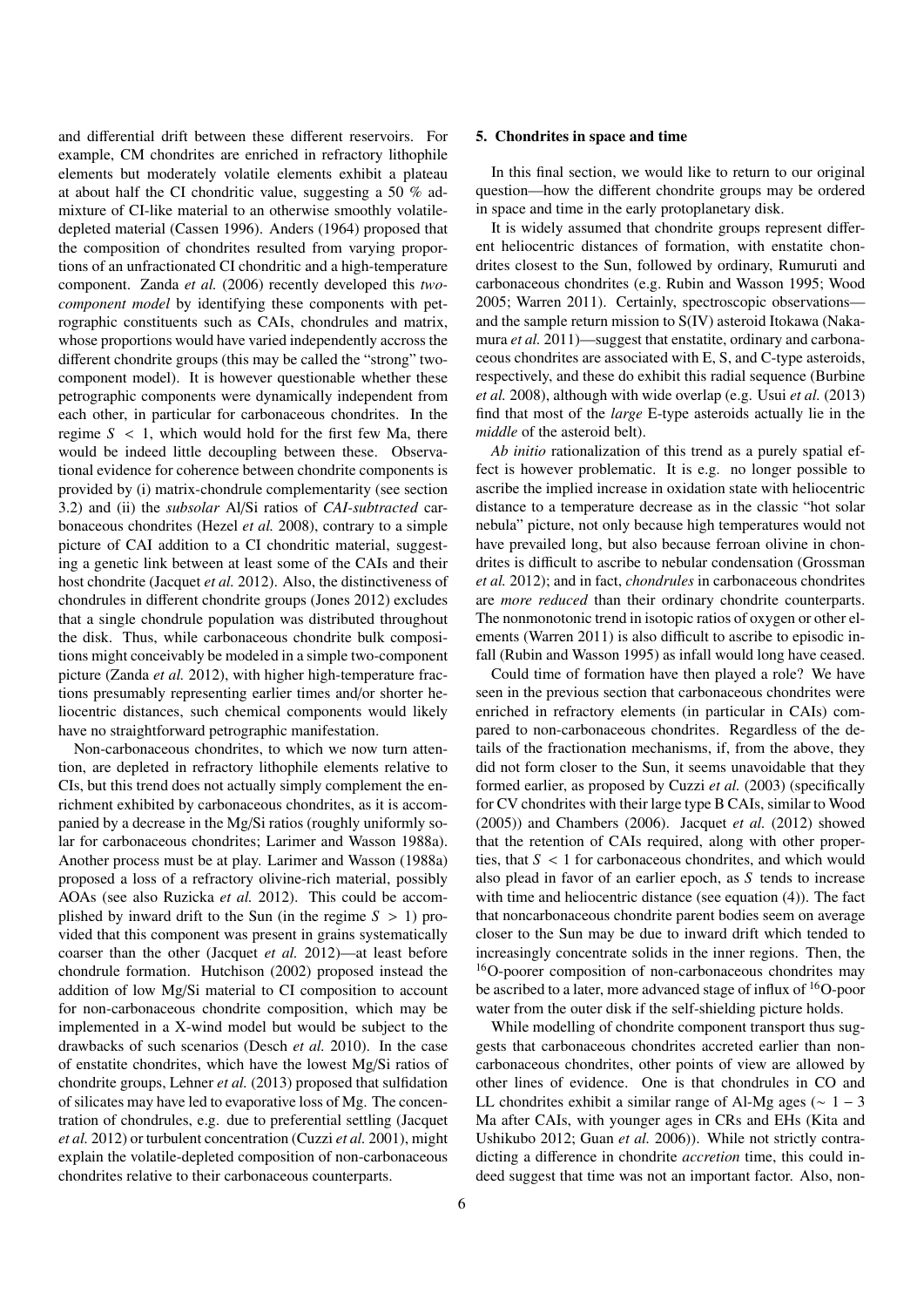carbonaceous chondrites have generally been more thermally metamorphosed on their parent body than carbonaceous chondrites (Huss *et al.* 2006). If the heating is ascribed to <sup>26</sup>Al decay, which should decrease over time, this would on the contrary suggest that carbonaceous chondrites accreted *later* than noncarbonaceous chondrites (see Grimm and McSween (1993)), unless the higher water content of the former or some difference in the structure or size of the parent bodies was responsible (Chambers (2006); see also Elkins-Tanton *et al.* (2011)).

It thus appears that there are cogent arguments for the three possible chronological orderings of carbonaceous and noncarbonaceous chondrites (with the former either older, younger or contemporaneous with the latter). Obviously, however, two of these reasonings have to give, but it may still be dicey to decide which with any authority. Resolution of this critical issue in the interpretation of the meteoritical record will await further advances on the transport of chondrite components, as reviewed here, but also on their formation models as well as the thermal and collisional evolution of the chondrite parent bodies.

#### Acknowledgments

Reviews by Prof. Fred Ciesla, Jeffrey Cuzzi and Alexander Krot were greatly appreciated. I am grateful to the "Meteoritics and Solar System History" reading group at the University of Toronto for wide-ranging discussions. This review is dedicated to the memory of Guillaume Barlet (1985-2014), a friend and tireless promoter of synergies between astronomers and cosmochemists.

## References

- Aléon, J. (2010). Meteorites and the physico-chemical conditions in the early solar nebula. In T. Montmerle, D. Ehrenreich, and A.-M. Lagrange, editors, *EAS Publications Series*, volume 41 of *EAS Publications Series*, pages 253– 300.
- Alexander, C. M. O. and Ebel, D. S. (2012). Questions, questions: Can the contradictions between the petrologic, isotopic, thermodynamic, and astrophysical constraints on chondrule formation be resolved? *M*&*PS*, 47, 1157– 1175.
- Alexander, C. M. O. D., Bowden, R., Fogel, M. L., Howard, K. T., Herd, C. D. K., and Nittler, L. R. (2012). The Provenances of Asteroids, and Their Contributions to the Volatile Inventories of the Terrestrial Planets. *Science*, 337, 721–726.
- Anders, E. (1964). Origin, age, and composition of meteorites. *Space Sci. Rev.*, 3, 583–714.
- Armitage, P. J. (2011). Dynamics of Protoplanetary Disks. *ARA*&*A*, 49, 195– 236.
- Balbus, S. A. and Hawley, J. F. (1998). Instability, turbulence, and enhanced transport in accretion disks. *Reviews of Modern Physics*, 70, 1–53.
- Balbus, S. A. and Papaloizou, J. C. B. (1999). On the Dynamical Foundations of alpha Disks. *ApJ*, 521, 650–658.
- Birnstiel, T., Dullemond, C. P., and Brauer, F. (2010). Gas- and dust evolution in protoplanetary disks.  $A\&A$ , **513**,  $A$ 79+.
- Bockelée-Morvan, D., Gautier, D., Hersant, F., Huré, J., and Robert, F. (2002). Turbulent radial mixing in the solar nebula as the source of crystalline silicates in comets. *A*&*A*, 384, 1107–1118.
- Boss, A. P. (1996). A concise guide to chondrule formation models. In R. H. Hewins, R. H. Jones, & E. R. D. Scott, editor, *Chondrules and the Protoplanetary Disk*, pages 257–263.
- Boss, A. P. (2004). Evolution of the Solar Nebula. VI. Mixing and Transport of Isotopic Heterogeneity. *ApJ*, 616, 1265–1277.
- Boss, A. P. (2012). Mixing and Transport of Isotopic Heterogeneity in the Early Solar System. *Annu. Rev. Earth Planet. Sci.*, 40, 23–43.
- Boss, A. P., Alexander, C. M. O., and Podolak, M. (2012). Cosmochemical consequences of particle trajectories during FU Orionis outbursts by the early Sun. *EPSL*, 345, 18–26.
- Bouvier, A. and Wadhwa, M. (2010). The age of the solar system redefined by the oldest pb-pb age of a meteoritic inclusion. *Nature geoscience*, 3, 637–641.
- Brauer, F., Dullemond, C. P., Johansen, A., Henning, T., Klahr, H., and Natta, A. (2007). Survival of the mm-cm size grain population observed in protoplanetary disks. *A*&*A*, 469, 1169–1182.
- Brearley, A. and Jones, A. (1998). Chondritic meteorites. In J. J. Papike, editor, *Planetary Materials*, chapter 3, pages 3–1–3–398. Mineralogical Society of America.
- Brearley, A. J. (1996). Nature of matrix in unequilibrated chondrites and its possible relationship to chondrules. In R. H. Hewins, R. H. Jones, & E. R. D. Scott, editor, *Chondrules and the Protoplanetary Disk*, pages 137– 151.
- Brearley, A. J. (2003). Nebular versus Parent-body Processing. *Treatise on Geochemistry*, 1, 247–268.
- Burbine, T. H., Rivkin, A. S., Noble, S. K., Mothe-Diniz, T., Bottke, W., Mc- ´ Coy, T. J., D. M., and A., T. C. (2008). Oxygen and asteroids. In G. J. MacPherson, editor, *Oxygen in the Solar System*, chapter 12, pages 273– 343. Mineralogical Society of America.
- Campbell, A. J., Zanda, B., Perron, C., Meibom, A., and Petaev, M. I. (2005). Origin and Thermal History of Fe-Ni Metal in Primitive Chondrites. In A. N. Krot, E. R. D. Scott, & B. Reipurth, editor, *Chondrites and the Protoplanetary Disk*, volume 341 of *Astronomical Society of the Pacific Conference Series*, pages 407–431.
- Cassen, P. (1996). Models for the fractionation of moderately volatile elements in the solar nebula. *M*&*PS*, 31, 793–806.
- Chambers, J. (2006). Meteoritic Diversity and Planetesimal Formation. In Lauretta, D. S. & McSween, H. Y., Jr., editor, *Meteorites and the Early Solar System II*, chapter 30, pages 487–497. University of Arizona Press.
- Ciesla, F. J. (2007). Outward Transport of High-Temperature Materials Around the Midplane of the Solar Nebula. *Science*, 318, 613–615.
- Ciesla, F. J. (2008). Radial transport in the solar nebula: Implications for moderately volatile element depletions in chondritic meteorites. *M*&*PS*, 43, 639– 655.
- Ciesla, F. J. (2010). The distributions and ages of refractory objects in the solar nebula. *Icarus*, 208, 455–467.
- Ciesla, F. J. (2011). Residence Times of Particles in Diffusive Protoplanetary Disk Environments. II. Radial Motions and Applications to Dust Annealing. *ApJ*, 740, 9.
- Ciesla, F. J. and Cuzzi, J. N. (2006). The evolution of the water distribution in a viscous protoplanetary disk. *Icarus*, 181, 178–204.
- Clarke, C. J. and Pringle, J. E. (1988). The diffusion of contaminant through an accretion disc. *MNRAS*, 235, 365–373.
- Connelly, J., Bizzarro, M., Krot, A., Nordlund, A., Wielandt, D., and Ivanova, M. A. (2012). The absolute chronology and thermal processing of solids in the solar protoplanetary disk. *Science*, 338, 651.
- Cuzzi, J. N. and Weidenschilling, S. J. (2006). Particle-Gas Dynamics and Primary Accretion. In Lauretta, D. S. & McSween, H. Y., Jr., editor, *Meteorites and the Early Solar System II*, pages 353–381. University of Arizona Press.
- Cuzzi, J. N. and Zahnle, K. J. (2004). Material Enhancement in Protoplanetary Nebulae by Particle Drift through Evaporation Fronts. *ApJ*, 614, 490–496.
- Cuzzi, J. N., Dobrovolskis, A. R., and Hogan, R. C. (1996). Turbulence, chondrules, and planetesimals. In R. Hewins, R. Jones, & E. Scott, editor, *Chondrules and the Protoplanetary Disk*, pages 35–43.
- Cuzzi, J. N., Hogan, R. C., Paque, J. M., and Dobrovolskis, A. R. (2001). Sizeselective Concentration of Chondrules and Other Small Particles in Protoplanetary Nebula Turbulence. *ApJ*, 546, 496–508.
- Cuzzi, J. N., Davis, S. S., and Dobrovolskis, A. R. (2003). Blowing in the wind. II. Creation and redistribution of refractory inclusions in a turbulent protoplanetary nebula. *Icarus*, 166, 385–402.
- Cuzzi, J. N., Ciesla, F. J., Petaev, M. I., Krot, A. N., Scott, E. R. D., and Weidenschilling, S. J. (2005). Nebula Evolution of Thermally Processed Solids: Reconciling Models and Meteorites. In A. N. Krot, E. R. D. Scott, & B. Reipurth, editor, *Chondrites and the Protoplanetary Disk*, volume 341 of *Astronomical Society of the Pacific Conference Series*, pages 732–773.
- Desch, S. J., Morris, M. A., Connolly, Jr., H. C., and Boss, A. P. (2010). A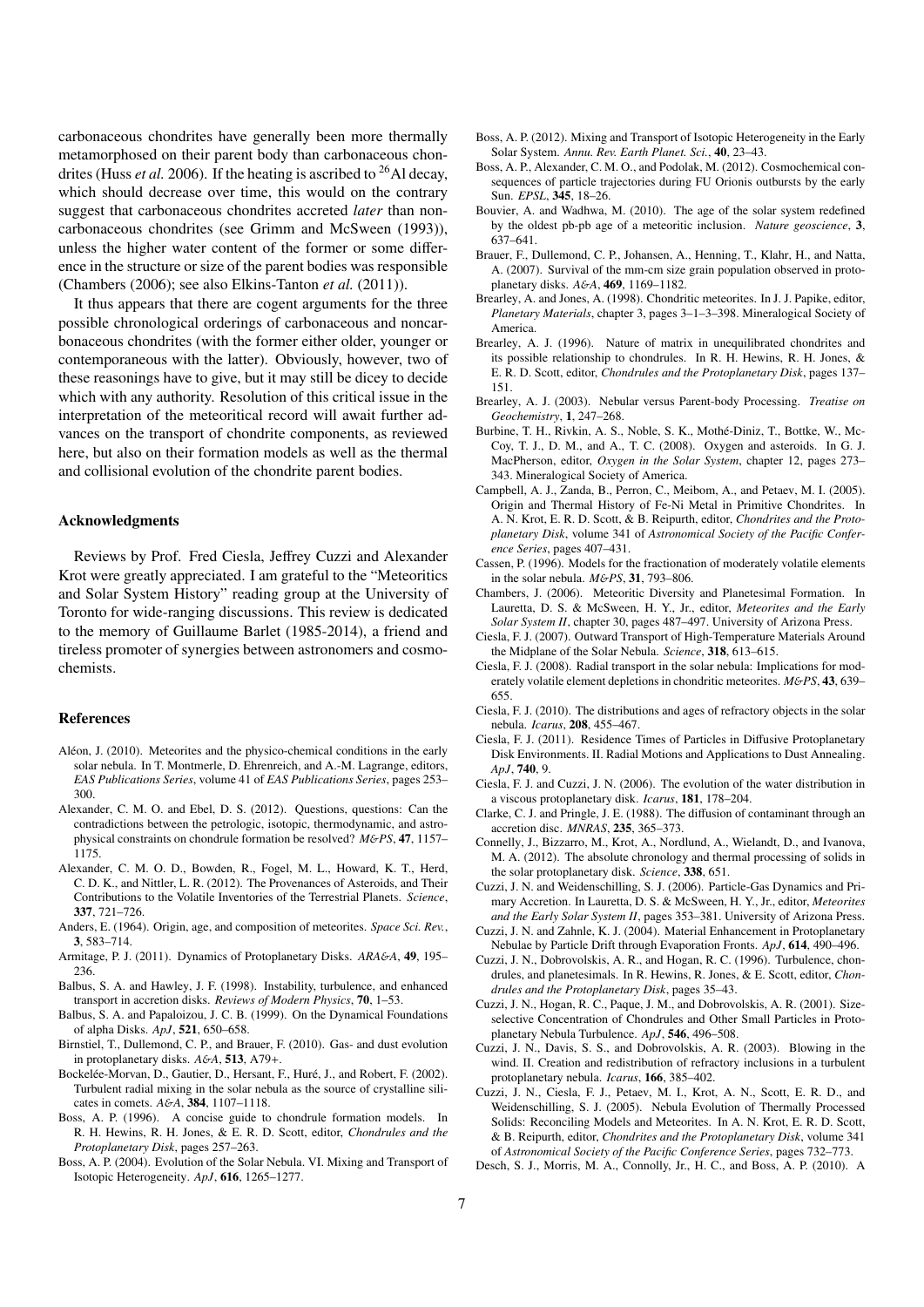Critical Examination of the X-wind Model for Chondrule and Calcium-rich, Aluminum-rich Inclusion Formation and Radionuclide Production. *ApJ*, 725, 692–711.

Desch, S. J., Morris, M. A., Connolly, H. C., and Boss, A. P. (2012). The importance of experiments: Constraints on chondrule formation models. *M*&*PS*, 47, 1139–1156.

- Durisen, R. H., Boss, A. P., Mayer, L., Nelson, A. F., Quinn, T., and Rice, W. K. M. (2007). Gravitational Instabilities in Gaseous Protoplanetary Disks and Implications for Giant Planet Formation. *Protostars and Planets V*, pages 607–622.
- Elkins-Tanton, L. T., Weiss, B. P., and Zuber, M. T. (2011). Chondrites as samples of differentiated planetesimals. *EPSL*, 305, 1–10.
- Engrand, C. and Maurette, M. (1998). Carbonaceous micrometeorites from Antarctica. *M*&*PS*, 33, 565–580.
- Fischer-Gödde, M., Becker, H., and Wombacher, F. (2010). Rhodium, gold and other highly siderophile element abundances in chondritic meteorites. *GCA*, 74, 356–379.
- Flock, M., Dzyurkevich, N., Klahr, H., Turner, N. J., and Henning, T. (2011). Turbulence and Steady Flows in Three-dimensional Global Stratified Magnetohydrodynamic Simulations of Accretion Disks. *ApJ*, 735, 122.
- Fromang, S., Lyra, W., and Masset, F. (2011). Meridional circulation in turbulent protoplanetary disks. *A*&*A*, 534, A107.
- Gail, H.-P. (2001). Radial mixing in protoplanetary accretion disks. I. Stationary disc models with annealing and carbon combustion. *A*&*A*, 378, 192–213.
- Gounelle, M., Morbidelli, A., Bland, P. A., Spurny, P., Young, E. D., and Sephton, M. (2008). Meteorites from the Outer Solar System? In Barucci, M. A., Boehnhardt, H., Cruikshank, D. P., & Morbidelli, A. , editor, *The Solar System Beyond Neptune*, pages 525–541. University of Arizona Press.
- Grimm, R. E. and McSween, H. Y. (1993). Heliocentric zoning of the asteroid belt by aluminum-26 heating. *Science*, 259, 653–655.
- Grossman, L. (2010). Vapor-condensed phase processes in the early solar system. *M*&*PS*, 45, 7–20.
- Grossman, L., Fedkin, A. V., and Simon, S. B. (2012). Formation of the first oxidized iron in the solar system. *M*&*PS*, 47, 2160–2169.
- Guan, Y., Huss, G. R., Leshin, L. A., MacPherson, G. J., and McKeegan, K. D. (2006). Oxygen isotope and  $^{26}$  Al- $^{26}$ Mg systematics of aluminum-rich chondrules from unequilibrated enstatite chondrites. *M*&*PS*, 41, 33–47.
- Harris, P. G. and Tozer, D. C. (1967). Fractionation of Iron in the Solar System. *Nature*, 215, 1449–1451.
- Hayashi, C. (1981). Structure of the Solar Nebula, Growth and Decay of Magnetic Fields and Effects of Magnetic and Turbulent Viscosities on the Nebula. *Progress of Theoretical Physics Supplement*, 70, 35–53.
- Hezel, D. C. and Palme, H. (2010). The chemical relationship between chondrules and matrix and the chondrule matrix complementarity. *EPSL*, 294, 85–93.
- Hezel, D. C., Russell, S. S., Ross, A. J., and Kearsley, A. T. (2008). Modal abundances of CAIs: Implications for bulk chondrite element abundances and fractionations. *M*&*PS*, 43, 1879–1894.
- Hu, R. (2010). Transport of the First Rocks of the Solar System by X-winds. *ApJ*, 725, 1421–1428.
- Hughes, A. L. H. and Armitage, P. J. (2010). Particle Transport in Evolving Protoplanetary Disks: Implications for Results from Stardust. *ApJ*, 719, 1633–1653.
- Hughes, A. L. H. and Armitage, P. J. (2012). Global variation of the dust-to-gas ratio in evolving protoplanetary discs. *MNRAS*, 423, 389–405.
- Huss, G. R., Alexander, C. M. O., Palme, H., Bland, P. A., and Wasson, J. T. (2005). Genetic Relationships between Chondrules, Fine-grained Rims, and Interchondrule Matrix. In A. N. Krot, E. R. D. Scott, & B. Reipurth, editor, *Chondrites and the Protoplanetary Disk*, volume 341 of *Astronomical Society of the Pacific Conference Series*, page 701.
- Huss, G. R., Rubin, A. E., and Grossman, J. N. (2006). Thermal Metamorphism in Chondrites. In Lauretta, D. S. & McSween, H. Y., Jr., editor, *Meteorites and the Early Solar System II*, pages 567–586. University of Arizona Press. Hutchison, R. (2002). Major element fractionation in chondrites by distillation
- in the accretion disk of a T Tauri Sun? *M&PS*, 37, 113–124.
- Jacquet, E. (2013). On vertical variations of gas flow in protoplanetary disks and their impact on the transport of solids. *A*&*A*, 551, A75.
- Jacquet, E. and Robert, F. (2013). Water transport in protoplanetary disks and the hydrogen isotopic composition of chondrites. *Icarus*, 223, 722–732.
- Jacquet, E., Fromang, S., and Gounelle, M. (2011). Radial transport of refractory inclusions and their preservation in the dead zone. *A*&*A*, 526, L8.
- Jacquet, E., Gounelle, M., and Fromang, S. (2012). On the aerodynamic redistribution of chondrite components in protoplanetary disks. *Icarus*, 220, 162–173.
- Johansen, A., Klahr, H., and Mee, A. J. (2006). Turbulent diffusion in protoplanetary discs: the effect of an imposed magnetic field. *MNRAS*, 370, L71–L75.
- Jones, R. H. (2012). Petrographic constraints on the diversity of chondrule reservoirs in the protoplanetary disk.  $M\&PS$ , 47, 1176–1190.
- Kallemeyn, G. W., Rubin, A. E., and Wasson, J. T. (1996). The compositional classification of chondrites: VII. The R chondrite group. *GCA*, 60, 2243– 2256.
- Kerridge, J. F. (1977). Iron Whence it came, where it went. *Space Sci. Rev.*, 20, 3–68.
- Kita, N. T. and Ushikubo, T. (2012). Evolution of protoplanetary disk inferred from <sup>26</sup>Al chronology of individual chondrules. *M*&*PS*, 47, 1108–1119.
- Kita, N. T., Yin, Q.-Z., MacPherson, G. J., Ushikubo, T., Jacobsen, B., Nagashima, K., Kurahashi, E., Krot, A. N., and Jacobsen, S. B. (2013). <sup>26</sup>Al-26Mg isotope systematics of the first solids in the early solar system. *M&PS*, 48, 1383–1400.
- Krot, A., Petaev, M., Russell, S. S., Itoh, S., Fagan, T. J., Yurimoto, H., Chizmadia, L., Weisberg, M. K., Kornatsu, M., Ulyanov, A. A., and Keil, K. (2004). Amoeboid olivine aggregates and related objects in carbonaceous chondrites: records of nebular and asteroid processes. *Chemie der Erde* / *Geochemistry*, 64, 185–239.
- Krot, A. N., Amelin, Y., Cassen, P., and Meibom, A. (2005). Young chondrules in CB chondrites from a giant impact in the early Solar System. *Nature*, 436, 989–992.
- Krot, A. N., Amelin, Y., Bland, P., Ciesla, F. J., Connelly, J., Davis, A. M., Huss, G. R., Hutcheon, I. D., Makide, K., Nagashima, K., Nyquist, L. E., Russell, S. S., Scott, E. R. D., Thrane, K., Yurimoto, H., and Yin, Q.-Z. (2009). Origin and chronology of chondritic components: A review. *GCA*, 73, 4963–4997.
- Krot, A. N., Nagashima, K., Ciesla, F. J., Meyer, B. S., Hutcheon, I. D., Davis, A. M., Huss, G. R., and Scott, E. R. D. (2010). Oxygen Isotopic Composition of the Sun and Mean Oxygen Isotopic Composition of the Protosolar Silicate Dust: Evidence from Refractory Inclusions. *ApJ*, 713, 1159–1166.
- Kuebler, K. E., McSween, H. Y., Carlson, W. D., and Hirsch, D. (1999). Sizes and Masses of Chondrules and Metal-Troilite Grains in Ordinary Chondrites: Possible Implications for Nebular Sorting. *Icarus*, 141, 96–106.
- Laibe, G., Gonzalez, J.-F., and Maddison, S. T. (2012). Revisiting the "radialdrift barrier" of planet formation and its relevance in observed protoplanetary discs. *A*&*A*, 537, A61.
- Larimer, J. W. and Wasson, J. T. (1988a). Refractory lithophile elements. In J. F. Kerridge and M. S. Matthews, editors, *Meteorites and the Early Solar System*, pages 394–415. University of Arizona Press.
- Larimer, J. W. and Wasson, J. T. (1988b). Siderophile element fractionation. In J. F. Kerridge and M. S. Matthews, editors, *Meteorites and the Early Solar System*, pages 416–435. University of Arizona Press.
- Lathrop, D. P., Fineberg, J., and Swinney, H. L. (1992). Transition to sheardriven turbulence in couette-taylor flow. *Phys. Rev. A*, 46, 6390–6405.
- Launder, B. E. (1976). *Heat and mass transport*, pages 231–287.
- Lehner, S. W., Petaev, M. I., Zolotov, M. Y., and Buseck, P. R. (2013). Formation of niningerite by silicate sulfidation in EH3 enstatite chondrites. *GCA*, 101, 34–56.
- Lodders, K. (2003). Solar System Abundances and Condensation Temperatures of the Elements. *ApJ*, 591, 1220–1247.
- Lyons, J. R., Bergin, E. A., Ciesla, F. J., Davis, A. M., Desch, S. J., Hashizume, K., and Lee, J. (2009). Timescales for the evolution of oxygen isotope compositions in the solar nebula. *GCA*, 73, 4998–5017.
- MacPherson, G. J. (2005). Calcium-aluminum-rich inclusions in chondritic meteorites. In Davis, A. M., Holland, H. D., & Turekian, K. K., editor, *Meteorites, Comets and Planets: Treatise on Geochemistry, Volume 1*, chapter 1.08, pages 201–246. Elsevier B.
- McKeegan, K. D., Kallio, A. P. A., Heber, V. S., Jarzebinski, G., Mao, P. H., Coath, C. D., Kunihiro, T., Wiens, R. C., Nordholt, J., Moses, R. W. Jr., R. D. B. J. A. J. G., and Burnett, D. S. (2011). The oxygen isotopic composition of the sun inferred from captured solar wind. *Science*, 332, 1628–1532.
- Metzler, K. and Bischoff, A. (1996). Constraints on chondrite agglomeration from fine-grained chondrule rims. In R. H. Hewins, R. H. Jones, and E. R. D. Scott, editors, *Chondrules and the Protoplanetary Disk*, pages 153–161.
- Nakamura, T., Noguchi, T., Tanaka, M., Zolensky, M. E., Kimura, M.,